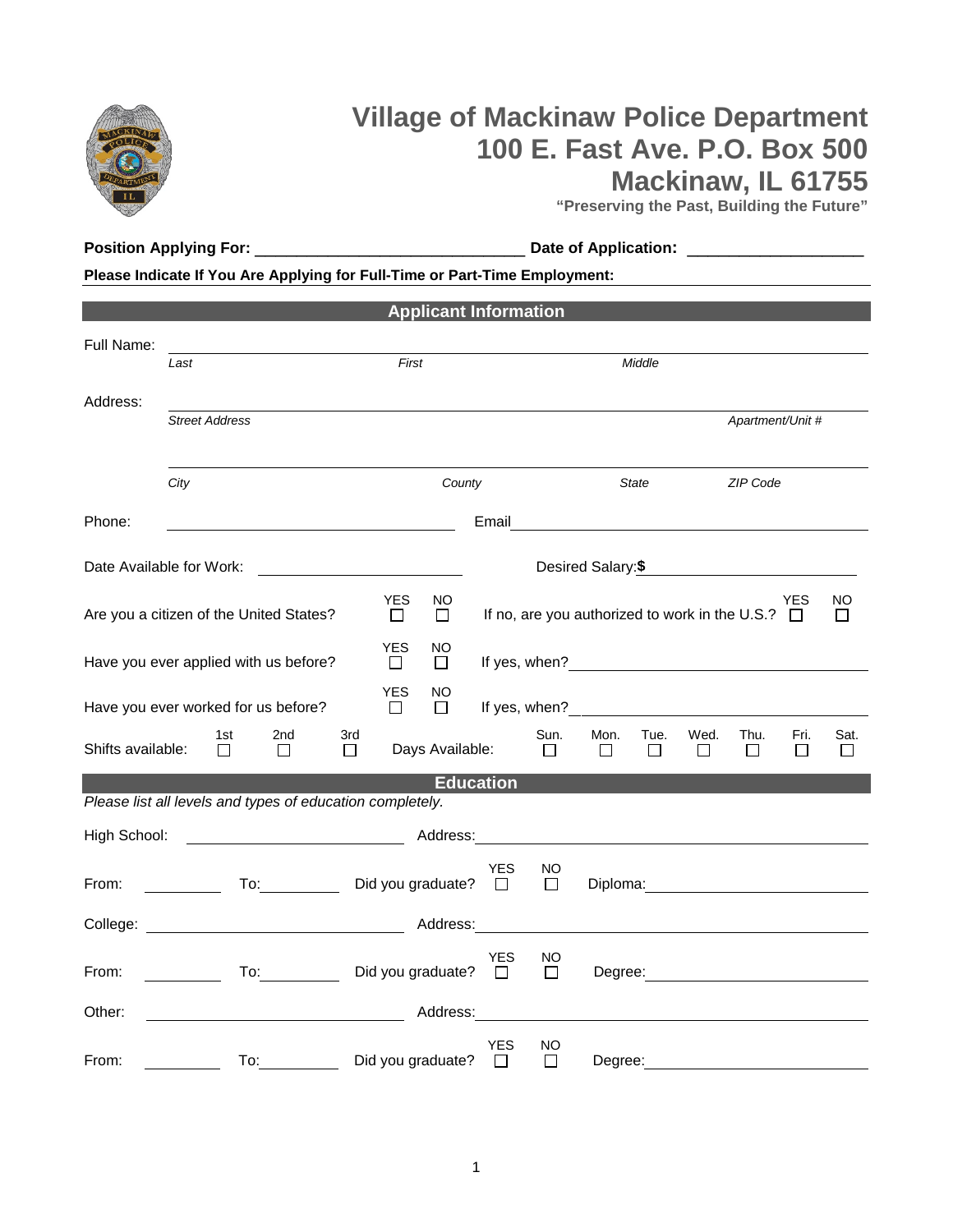|                                                                                          | <b>Professional References</b>                                                                                                                                                                                                 |
|------------------------------------------------------------------------------------------|--------------------------------------------------------------------------------------------------------------------------------------------------------------------------------------------------------------------------------|
| These are people who know you in a professional setting and not an immediate supervisor. |                                                                                                                                                                                                                                |
| Full Name:                                                                               |                                                                                                                                                                                                                                |
| Company:                                                                                 | Phone:                                                                                                                                                                                                                         |
| Email:                                                                                   |                                                                                                                                                                                                                                |
| Address:                                                                                 |                                                                                                                                                                                                                                |
| Full Name:                                                                               | Relationship: ______________________                                                                                                                                                                                           |
| Company:                                                                                 | Phone:                                                                                                                                                                                                                         |
| Email:                                                                                   |                                                                                                                                                                                                                                |
| Address:                                                                                 |                                                                                                                                                                                                                                |
| Full Name:                                                                               | Relationship: 2000                                                                                                                                                                                                             |
| Company:                                                                                 | Phone:                                                                                                                                                                                                                         |
| Email:                                                                                   |                                                                                                                                                                                                                                |
| Address:                                                                                 |                                                                                                                                                                                                                                |
|                                                                                          |                                                                                                                                                                                                                                |
|                                                                                          | <b>Personal References</b>                                                                                                                                                                                                     |
|                                                                                          | These are people who have known you personally for over 3 years and are not immediate family members.                                                                                                                          |
| Full Name:                                                                               |                                                                                                                                                                                                                                |
| Company:                                                                                 | Phone:                                                                                                                                                                                                                         |
| Email:                                                                                   |                                                                                                                                                                                                                                |
| Address:                                                                                 |                                                                                                                                                                                                                                |
| Full Name:                                                                               | Relationship: Network of the state of the state of the state of the state of the state of the state of the state of the state of the state of the state of the state of the state of the state of the state of the state of th |
| Company:                                                                                 | Phone:                                                                                                                                                                                                                         |
| Email:                                                                                   |                                                                                                                                                                                                                                |
| Address:                                                                                 |                                                                                                                                                                                                                                |
| Full Name:                                                                               |                                                                                                                                                                                                                                |
| Company:                                                                                 | Phone:                                                                                                                                                                                                                         |
| Email:                                                                                   |                                                                                                                                                                                                                                |
| Address:                                                                                 |                                                                                                                                                                                                                                |
| Full Name:                                                                               | Relationship:                                                                                                                                                                                                                  |
| Company:                                                                                 | Phone:                                                                                                                                                                                                                         |
| Email:                                                                                   |                                                                                                                                                                                                                                |
| Address:                                                                                 |                                                                                                                                                                                                                                |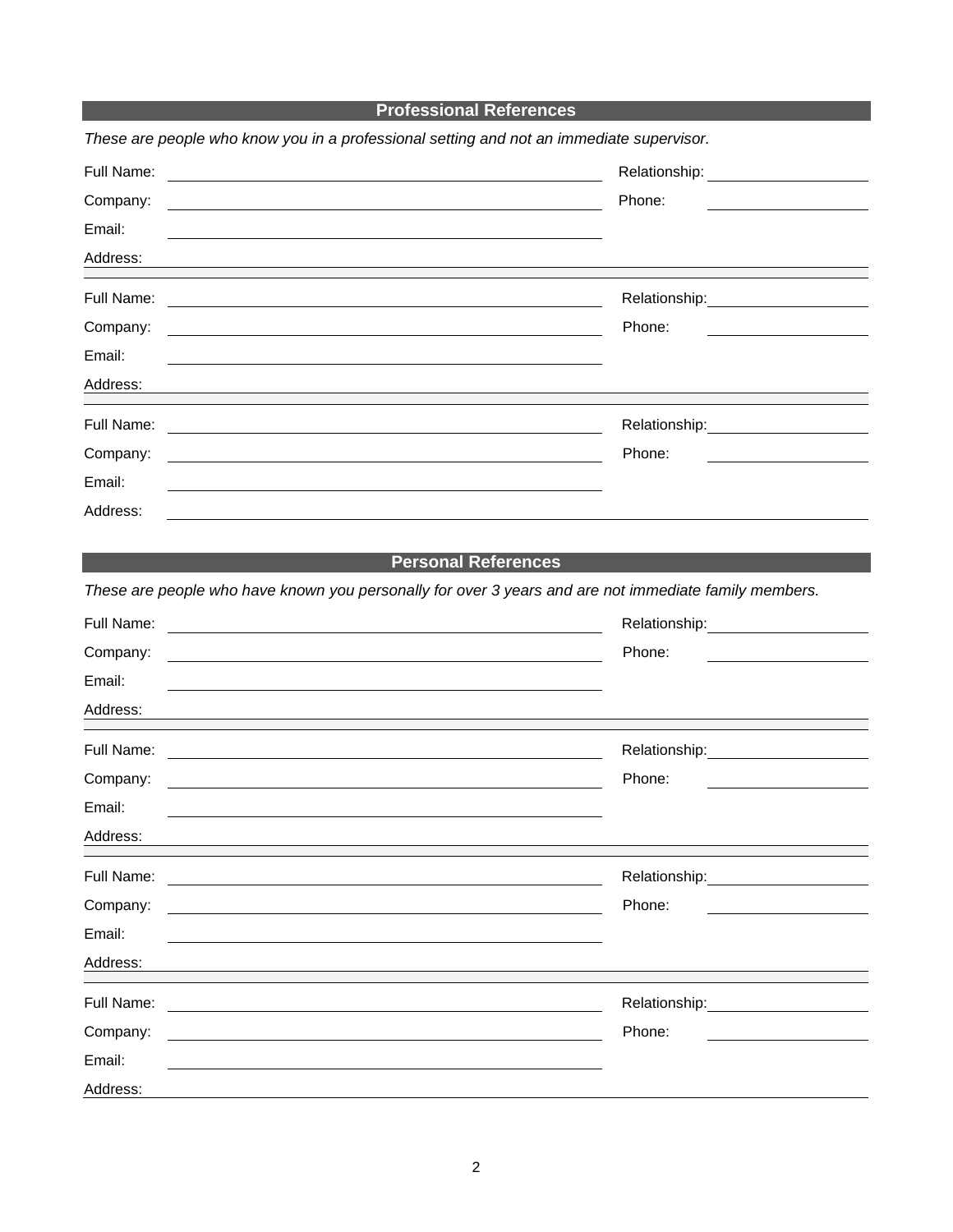|            | <b>Previous Employment</b>                                                                                                                                                                                                                                                                                                                                  |                 |               |                                                                                                                                                                                                                                        |
|------------|-------------------------------------------------------------------------------------------------------------------------------------------------------------------------------------------------------------------------------------------------------------------------------------------------------------------------------------------------------------|-----------------|---------------|----------------------------------------------------------------------------------------------------------------------------------------------------------------------------------------------------------------------------------------|
|            | Please start with your current or most recent job. Include any job-related military service assignments and volunteer<br>activities. You may exclude organizations which indicate race, color, religion, creed, gender, national origin, age, sexual<br>orientation, or any other legally protected status. Please list employers for the previous 5 years. |                 |               |                                                                                                                                                                                                                                        |
| Employer:  |                                                                                                                                                                                                                                                                                                                                                             |                 |               | Phone:                                                                                                                                                                                                                                 |
| Address:   | <u> 1980 - Andrea Stadt Britain, amerikansk politik (* 1950)</u>                                                                                                                                                                                                                                                                                            |                 |               | Supervisor: 2000                                                                                                                                                                                                                       |
| Job Title: | <u> 1989 - Johann Stoff, amerikansk politiker (</u>                                                                                                                                                                                                                                                                                                         |                 |               |                                                                                                                                                                                                                                        |
|            |                                                                                                                                                                                                                                                                                                                                                             |                 |               |                                                                                                                                                                                                                                        |
| From:      |                                                                                                                                                                                                                                                                                                                                                             |                 |               | Reason for Leaving:<br><u>Next and the manual contract of the set of the set of the set of the set of the set of the set of the set of the set of the set of the set of the set of the set of the set of the set of the set of the</u> |
|            | May we contact your previous supervisor for a reference?                                                                                                                                                                                                                                                                                                    | <b>YES</b><br>П | NO<br>П       |                                                                                                                                                                                                                                        |
|            |                                                                                                                                                                                                                                                                                                                                                             |                 |               |                                                                                                                                                                                                                                        |
| Employer:  | <u> 1989 - Johann Stein, mars an deus Amerikaansk kommunister (d. 1989)</u>                                                                                                                                                                                                                                                                                 |                 |               | Phone:                                                                                                                                                                                                                                 |
| Address:   |                                                                                                                                                                                                                                                                                                                                                             |                 |               | Supervisor: 2000                                                                                                                                                                                                                       |
| Job Title: |                                                                                                                                                                                                                                                                                                                                                             |                 |               |                                                                                                                                                                                                                                        |
|            |                                                                                                                                                                                                                                                                                                                                                             |                 |               |                                                                                                                                                                                                                                        |
| From:      |                                                                                                                                                                                                                                                                                                                                                             |                 |               | Reason for Leaving: Note that the set of the set of the set of the set of the set of the set of the set of the                                                                                                                         |
|            | May we contact your previous supervisor for a reference?                                                                                                                                                                                                                                                                                                    | <b>YES</b><br>П | NO.<br>$\Box$ |                                                                                                                                                                                                                                        |
| Employer:  |                                                                                                                                                                                                                                                                                                                                                             |                 |               | Phone:                                                                                                                                                                                                                                 |
|            |                                                                                                                                                                                                                                                                                                                                                             |                 |               |                                                                                                                                                                                                                                        |
| Address:   |                                                                                                                                                                                                                                                                                                                                                             |                 |               | Supervisor:<br>the contract of the contract of the contract of                                                                                                                                                                         |
| Job Title: |                                                                                                                                                                                                                                                                                                                                                             |                 |               |                                                                                                                                                                                                                                        |
|            | Responsibilities: <u>www.community.community.community.community.community.community.com</u>                                                                                                                                                                                                                                                                |                 |               |                                                                                                                                                                                                                                        |
| From:      |                                                                                                                                                                                                                                                                                                                                                             |                 |               | Reason for Leaving: Management Control of Reason for Leaving:                                                                                                                                                                          |
|            | May we contact your previous supervisor for a reference?                                                                                                                                                                                                                                                                                                    | <b>YES</b><br>□ | NO<br>□       |                                                                                                                                                                                                                                        |

*Please continue on following page.*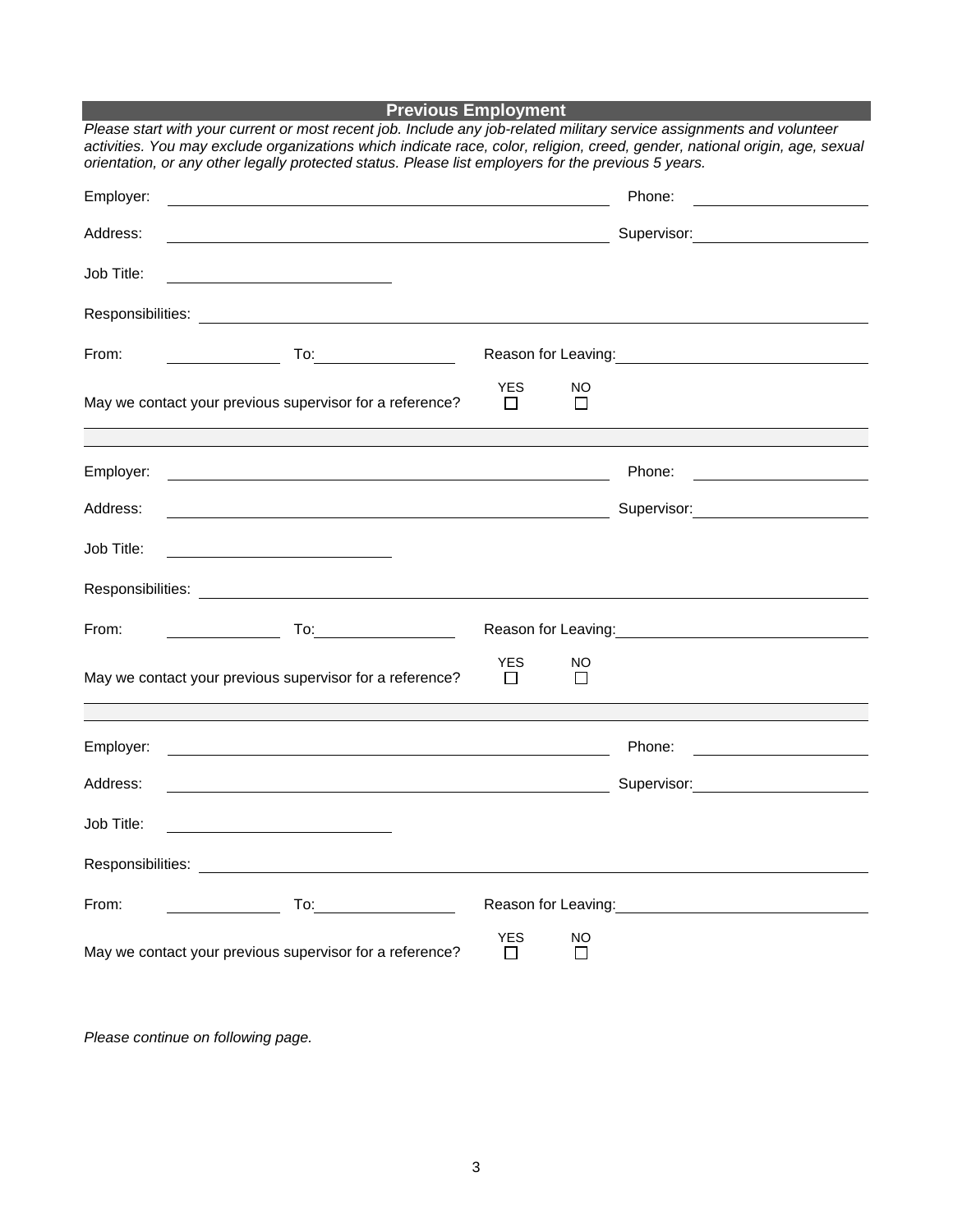|  | <b>Previous Employment (Continued)</b> |  |
|--|----------------------------------------|--|
|--|----------------------------------------|--|

| Employer:                                                                                                                                                                                                                                                  | Phone:                                                                                                                                                                                                                                 |
|------------------------------------------------------------------------------------------------------------------------------------------------------------------------------------------------------------------------------------------------------------|----------------------------------------------------------------------------------------------------------------------------------------------------------------------------------------------------------------------------------------|
| Address:                                                                                                                                                                                                                                                   | Supervisor: Victor Control of Control Control Control Control Control Control Control Control Control Control Co                                                                                                                       |
| Job Title:<br><u> 1989 - Johann Barbara, martin a</u>                                                                                                                                                                                                      |                                                                                                                                                                                                                                        |
|                                                                                                                                                                                                                                                            |                                                                                                                                                                                                                                        |
| From:                                                                                                                                                                                                                                                      | Reason for Leaving:<br><u>Next and the manufacture of the set of the set of the set of the set of the set of the set of the set of the set of the set of the set of the set of the set of the set of the set of the set of the set</u> |
| <b>YES</b><br>May we contact your previous supervisor for a reference?<br>$\mathsf{L}$                                                                                                                                                                     | NO<br>П                                                                                                                                                                                                                                |
|                                                                                                                                                                                                                                                            |                                                                                                                                                                                                                                        |
| Employer:                                                                                                                                                                                                                                                  | Phone:                                                                                                                                                                                                                                 |
| Address:<br><u> 1989 - Johann Stoff, deutscher Stoffen und der Stoffen und der Stoffen und der Stoffen und der Stoffen und der</u>                                                                                                                         |                                                                                                                                                                                                                                        |
| Job Title:                                                                                                                                                                                                                                                 |                                                                                                                                                                                                                                        |
|                                                                                                                                                                                                                                                            |                                                                                                                                                                                                                                        |
| From:                                                                                                                                                                                                                                                      | Reason for Leaving:<br><u>Neason</u> for Leaving:                                                                                                                                                                                      |
| <b>YES</b><br>May we contact your previous supervisor for a reference?<br>$\mathsf{L}$                                                                                                                                                                     | ΝO<br>l 1                                                                                                                                                                                                                              |
| If you need additional space, please continue on the attached continuation pages.                                                                                                                                                                          |                                                                                                                                                                                                                                        |
| <b>Specialized or Job-Related Training</b><br>Please list any training you feel makes you qualified for the position. Include course dates and locations if possible. If<br>you need additional space, please continue on the attached continuation pages. |                                                                                                                                                                                                                                        |
|                                                                                                                                                                                                                                                            |                                                                                                                                                                                                                                        |
|                                                                                                                                                                                                                                                            |                                                                                                                                                                                                                                        |
|                                                                                                                                                                                                                                                            |                                                                                                                                                                                                                                        |
|                                                                                                                                                                                                                                                            |                                                                                                                                                                                                                                        |
|                                                                                                                                                                                                                                                            |                                                                                                                                                                                                                                        |
|                                                                                                                                                                                                                                                            |                                                                                                                                                                                                                                        |
|                                                                                                                                                                                                                                                            |                                                                                                                                                                                                                                        |
|                                                                                                                                                                                                                                                            |                                                                                                                                                                                                                                        |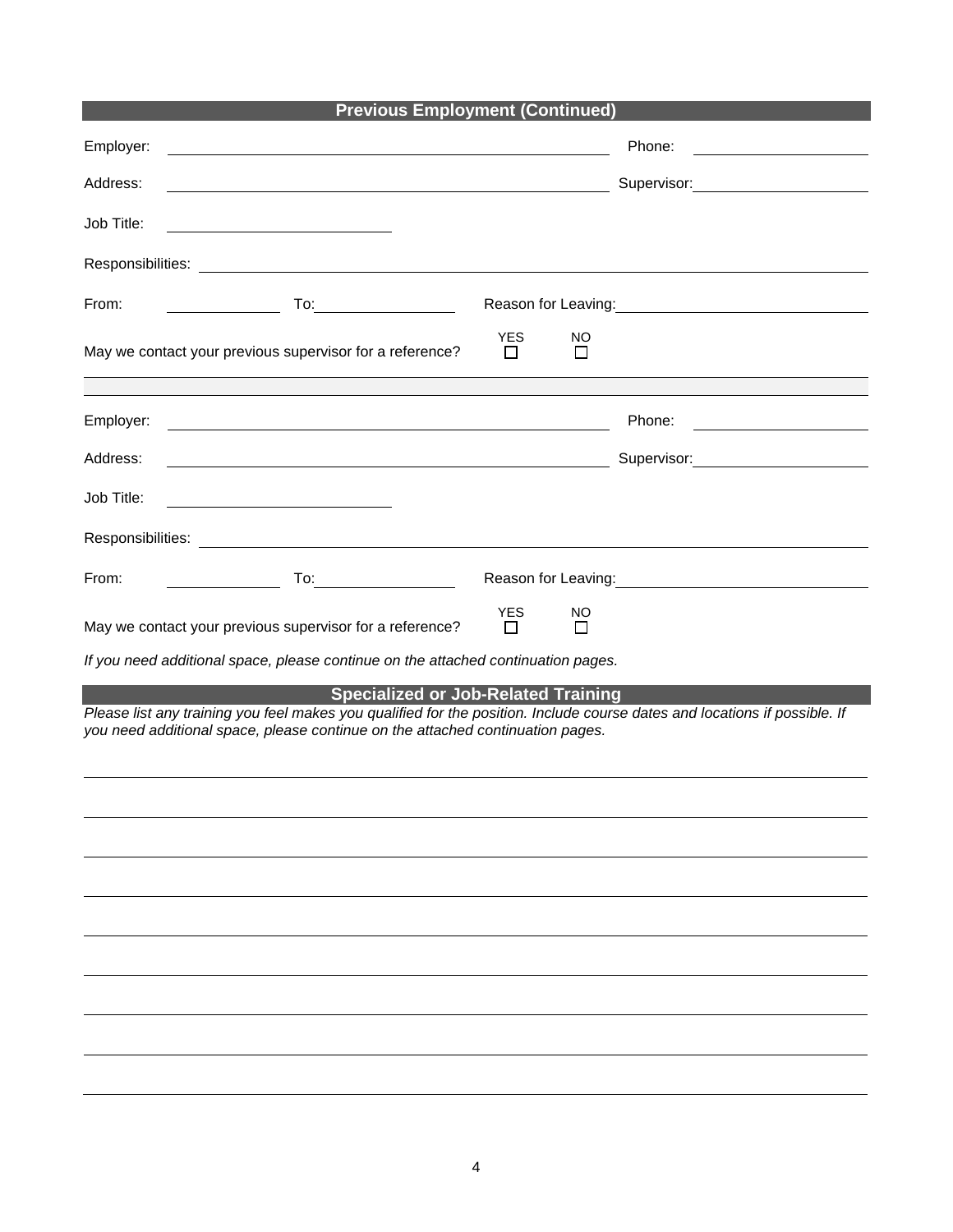| Address: |                                                  |                                                                                                           |                |                  |
|----------|--------------------------------------------------|-----------------------------------------------------------------------------------------------------------|----------------|------------------|
|          | <b>Street Address</b>                            |                                                                                                           |                | Apartment/Unit # |
| Address: | City                                             | County                                                                                                    | <b>State</b>   | ZIP Code         |
|          | <b>Street Address</b>                            |                                                                                                           |                | Apartment/Unit # |
| Address: | City                                             | County                                                                                                    | <b>State</b>   | ZIP Code         |
|          | <b>Street Address</b>                            |                                                                                                           |                | Apartment/Unit # |
|          | City                                             | County                                                                                                    | <b>State</b>   | ZIP Code         |
| Address: | <b>Street Address</b>                            |                                                                                                           |                | Apartment/Unit # |
|          | City                                             | County                                                                                                    | <b>State</b>   | ZIP Code         |
| Address: | <b>Street Address</b>                            |                                                                                                           |                | Apartment/Unit # |
|          | City                                             | County                                                                                                    | <b>State</b>   | ZIP Code         |
| Address: | <b>Street Address</b>                            |                                                                                                           |                | Apartment/Unit # |
|          | City                                             | County                                                                                                    | <b>State</b>   | ZIP Code         |
|          |                                                  | <b>Disqualifying Factors</b>                                                                              |                |                  |
|          | Department? If yes, please explain below.<br>YES | Are you aware of anything that may disqualify you from being employed with the Village of Mackinaw Police | <b>NO</b><br>П |                  |
|          |                                                  |                                                                                                           |                |                  |
|          |                                                  |                                                                                                           |                |                  |
|          |                                                  |                                                                                                           |                |                  |
|          |                                                  |                                                                                                           |                |                  |

**Previous Addresses** *Please list all addresses in which you have resided during the past 10 years. Start with your most recent prior address. Be sure to include city, county, and state. If you need additional space, please continue on the attached continuation pages.*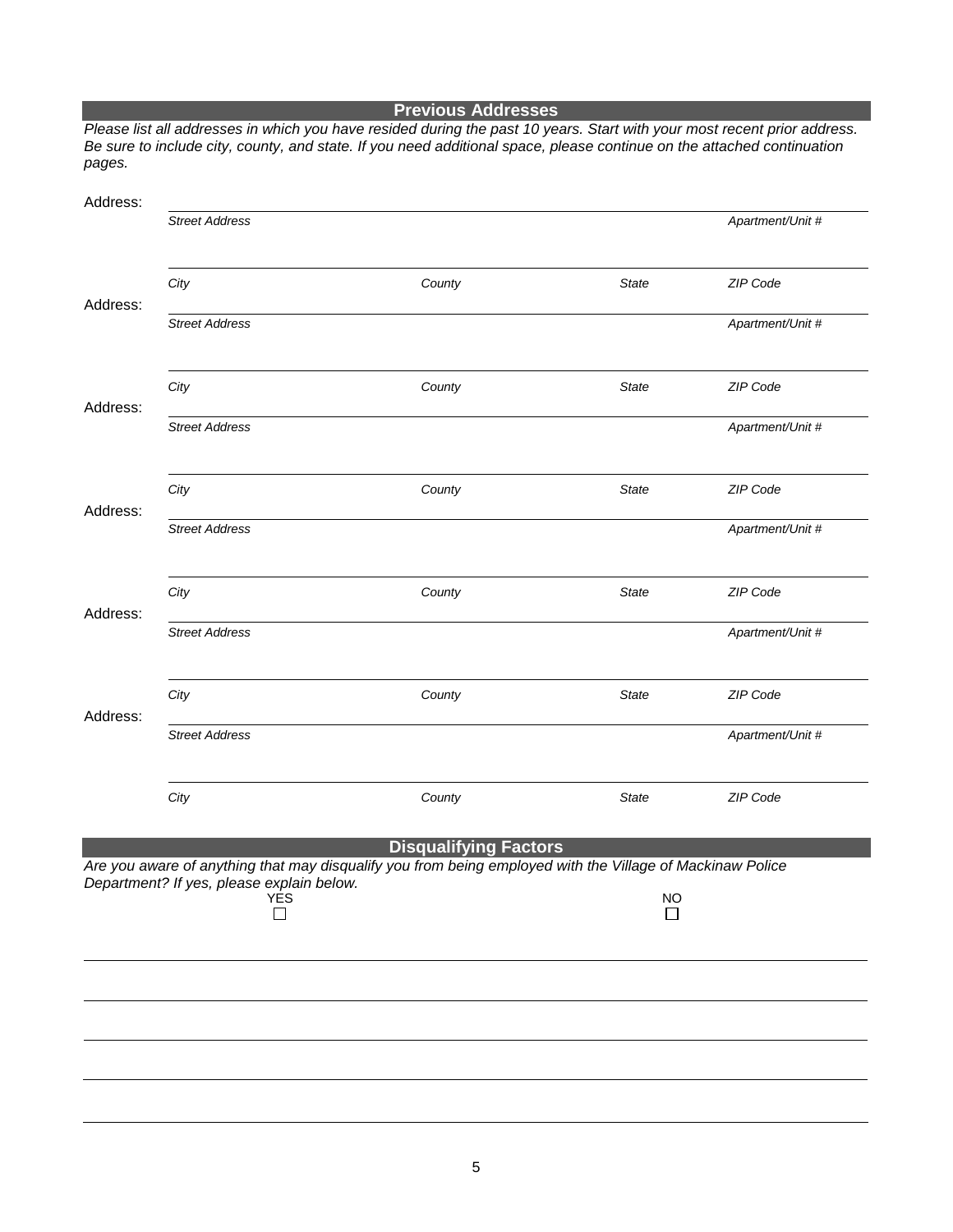| <b>Military Service</b>                                                                                                                                                                                                                                   |                     |                                                                                                                                                                                                                                |  |  |
|-----------------------------------------------------------------------------------------------------------------------------------------------------------------------------------------------------------------------------------------------------------|---------------------|--------------------------------------------------------------------------------------------------------------------------------------------------------------------------------------------------------------------------------|--|--|
|                                                                                                                                                                                                                                                           | From: $\sqrt{2\pi}$ | To: the contract of the contract of the contract of the contract of the contract of the contract of the contract of the contract of the contract of the contract of the contract of the contract of the contract of the contra |  |  |
|                                                                                                                                                                                                                                                           |                     | Type of Discharge: Manager and Contact Contact Contact Contact Contact Contact Contact Contact Contact Contact Contact Contact Contact Contact Contact Contact Contact Contact Contact Contact Contact Contact Contact Contact |  |  |
|                                                                                                                                                                                                                                                           |                     |                                                                                                                                                                                                                                |  |  |
| Professional, Trade, Business, or Civic Activities and Offices Held<br>You may exclude membership or offices which would reveal race, color, religion, creed, gender, national origin, age,<br>sexual orientation, or any other legally protected status. |                     |                                                                                                                                                                                                                                |  |  |
|                                                                                                                                                                                                                                                           |                     |                                                                                                                                                                                                                                |  |  |
|                                                                                                                                                                                                                                                           |                     |                                                                                                                                                                                                                                |  |  |
|                                                                                                                                                                                                                                                           |                     |                                                                                                                                                                                                                                |  |  |
|                                                                                                                                                                                                                                                           |                     |                                                                                                                                                                                                                                |  |  |
|                                                                                                                                                                                                                                                           |                     |                                                                                                                                                                                                                                |  |  |
|                                                                                                                                                                                                                                                           |                     |                                                                                                                                                                                                                                |  |  |
|                                                                                                                                                                                                                                                           |                     |                                                                                                                                                                                                                                |  |  |
|                                                                                                                                                                                                                                                           |                     |                                                                                                                                                                                                                                |  |  |
|                                                                                                                                                                                                                                                           |                     |                                                                                                                                                                                                                                |  |  |

**Other Qualifications or Consideration Factors**

*Please list any other qualifications or additional information you feel may be helpful to us in considering your application.*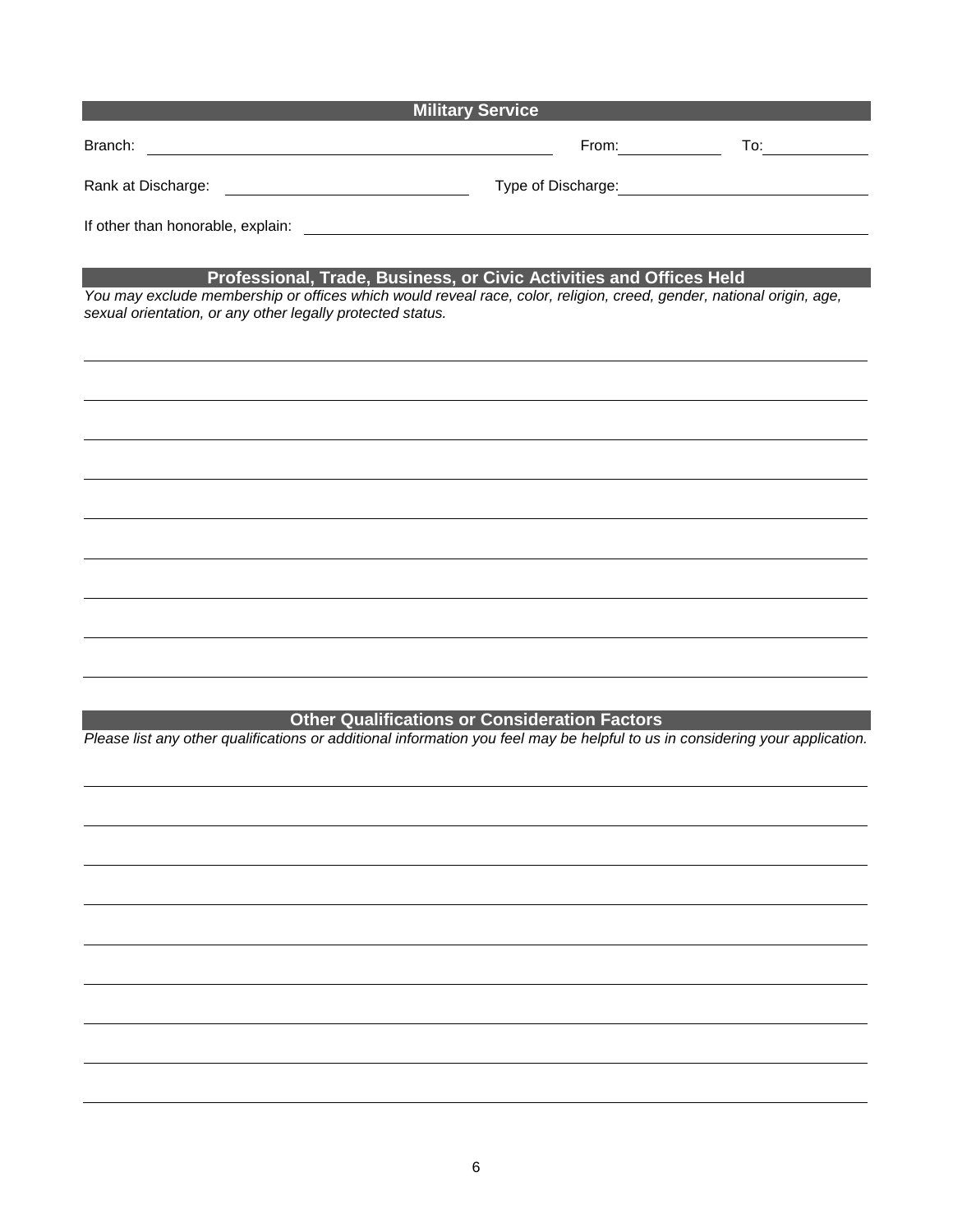## **Ability to Perform Job**

*Note to applicants: DO NOT ANSWER THIS QUESTION UNLESS YOU HAVE BEEN INFORMED ABOUT THE REQUIREMENTS OF THE JOB FOR WHICH YOU ARE APPLYING.*

Are you aware of anything that would affect or impair your ability to complete the functions, without any accommodations, of the job for which you are applying? If yes, please explain below.

| <b>YES</b> | <b>NO</b> |
|------------|-----------|
|            |           |

## **Disclaimer and Signature**

*I certify that my answers given herein are true and complete to the best of my knowledge.*

*I also certify that my answers given on the following continuation pages, each of which bears my signature and today's date, are true and complete to the best of my knowledge.*

*I authorize investigation of all statements contained in this application for employment as may be necessary in arriving to an employment decision.* 

*I hereby understand and acknowledge that, unless otherwise defined by applicable law, any employment*  relationship with this organization is of an "at will" nature, which means that the Employee may resign at any time *and the Employer may discharge the Employee at any time with or without cause.*

*If this application leads to employment, I understand that false or misleading information given in my application or interview may result in my discharge. I understand, also, that I am required to abide by all rules and regulations of the Employer.*

Signature: Date: Detection of the contract of the contract of the contract of the contract of the contract of the contract of the contract of the contract of the contract of the contract of the contract of the contract of

The Mackinaw Police Department is an Equal Opportunity Employer. We consider applications for all positions without regard to race, color, religion, creed, gender, national origin, age, sexual orientation, or any other legally protected status.

| <b>FOR DEPARTMENT USE ONLY</b> |                     |     |    |
|--------------------------------|---------------------|-----|----|
| Date Application Received:     | Schedule Interview: | YES | NO |
| Date Interview Scheduled for:  |                     |     |    |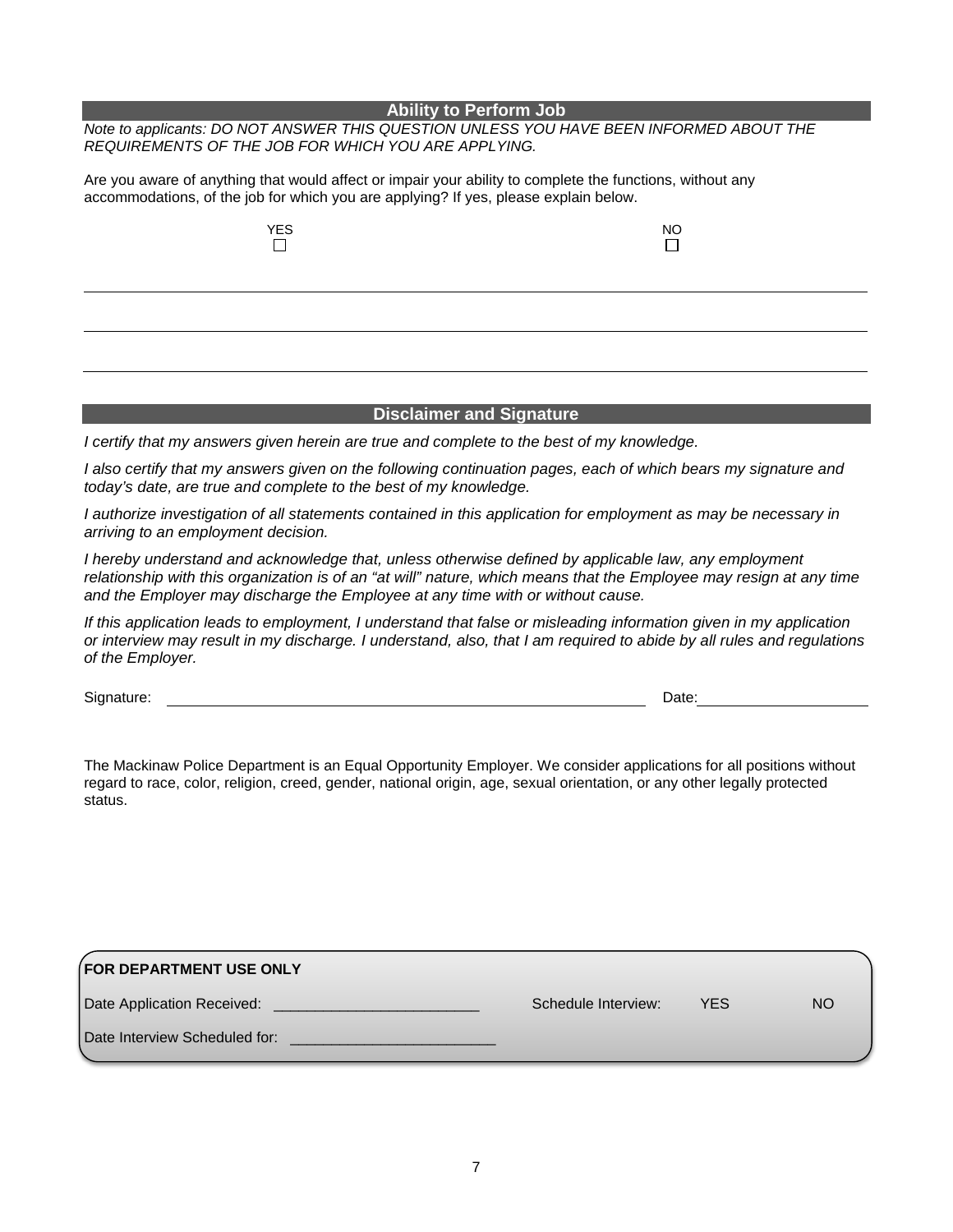## **Continuation Page (1 of 2)**

*Please continue your answers from previous pages on these sheets. Be sure to include the title of the section to which you are continuing, and all information required in that section.*

| Signature: | Date: |
|------------|-------|
|            |       |